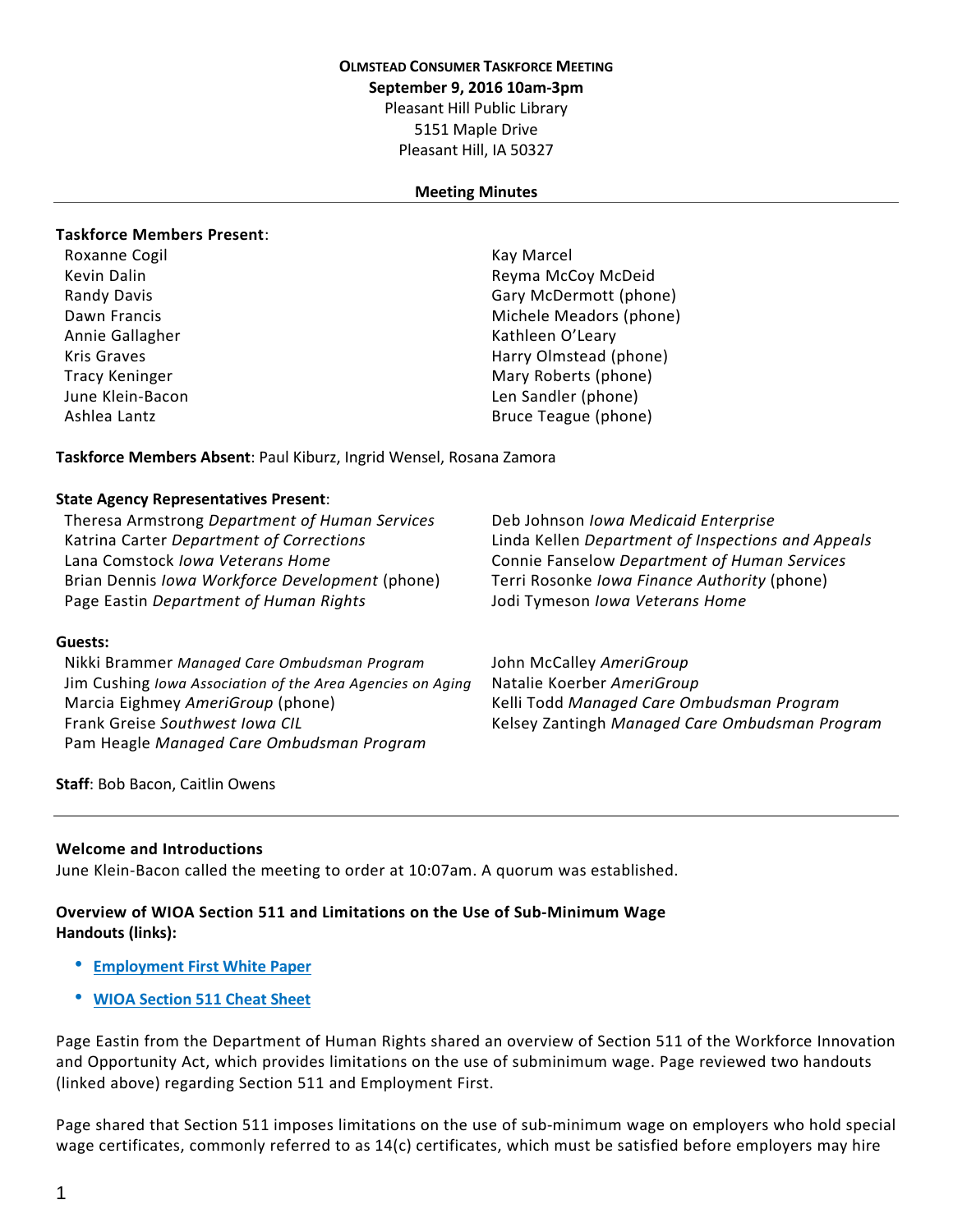youth with disabilities at subminimum wage or continue to employ individuals of any age at the subminimum wage level. She said currently over 5,000 people in Iowa are employed at sub-minimum wage. Page also shared a white paper on Employment First, which discusses the philosophy that regular and competitive employment in the community should be the first and preferred option for individuals with disabilities. The white paper also lists ways individuals can support Employment First, including those who work in schools, case managers, community rehabilitation programs (CRPs), vocational rehabilitation agencies, parents and families, and community based organizations.

# *Comments/Action Items:*

Dawn Francis asked if there were things Iowa could learn from other states that have made more progress in closing sheltered workshops. Page said one important strategy is making sure that all key players are at the table which includes vocational rehabilitation, workforce centers, case managers, community rehabilitation providers, etc and making sure Employment First is understood and shared widely. Ashlea Lantz added that it is also important to make sure residential providers are at the table because increasing focus on employment should not mean reducing supported community living services, and that it is important all service domains reflect the right of individuals with disabilities to lead selfdirected lives. She also said that as these changes take place it is important to keep in close watch on day habilitation numbers because some states that have moved away from sheltered workshop rapidly have seen significant increases in their day habilitation numbers.

Kay Marcel said though she is relatively new to Iowa, having moved here two years ago, she was and still is encouraged that Iowa claims to be an Employment First state and has policies and procedures in place reflecting that. However, she said her son who is 38 has not been employed since they moved here, despite the fact that he was employed in their hometown in Louisiana from the time he was 18 until the move. She said her son and her family chose not to accept a sheltered workshop placement as a hold over until her son could find competitive employment and instead supplemented it with volunteer opportunities.

Kay said in addition to the items Ashlea said are important to monitor, she thinks it is important to also look at the employment rate of individuals with disabilities because if sheltered workshops are closing but people with disabilities are not finding employment elsewhere that is problem. She said she has also wondered what impact the push to raise the minimum wage might have on employers in the community being amenable to hiring people with disabilities, particularly those with intellectual disabilities. Dawn said if that is a concern advocates need to educate employers and reach out to make sure that that doesn't happen. Page said she doesn't have any information about minimum wage increases, but another part of WIOA (Section 503) requires businesses that hold federal contracts to employ to ensure at least 7% of their workforce are individuals with disabilities.

Tracy Keninger asked Page if she knows if or how the movement of those 5,000 individuals currently working for subminimum wage is being tracked, and what tracking is taking place to ensure that the career counseling and referral services are actually being provided by the case managers. Page said that's a good question and noted that not everyone who is employed in a sub-minimum wage position has a case manager. Page said she is not sure how the movement of people currently working for sub-minimum wage is tracked. Tracy motioned that the community access committee address and determine next steps per the issues discussed. Dawn Francis seconds. Motion carried. Kay Marcel added that the committee should think about how they can empower family members and individuals to mobilize around this issue.

Randy Davis said he would like to hear from Iowa Workforce Development regarding the work they are doing on this issue.

# **Iowa Medicaid Enterprise Update**

Deb Johnson from Iowa Medicaid Enterprise shared that IME has posted the HCBS Transition Plan online for the public to view. She said it has been approved by CMS and they will be starting to implement it soon, which means conducting reviews of the HCBS settings throughout the state. She said they will be required to go to each setting outlined in the document. She said CMS have not solidified what they are going to require stated to do regarding adult day services and assisted living, so they are still in the process of discussing and learning what will be required.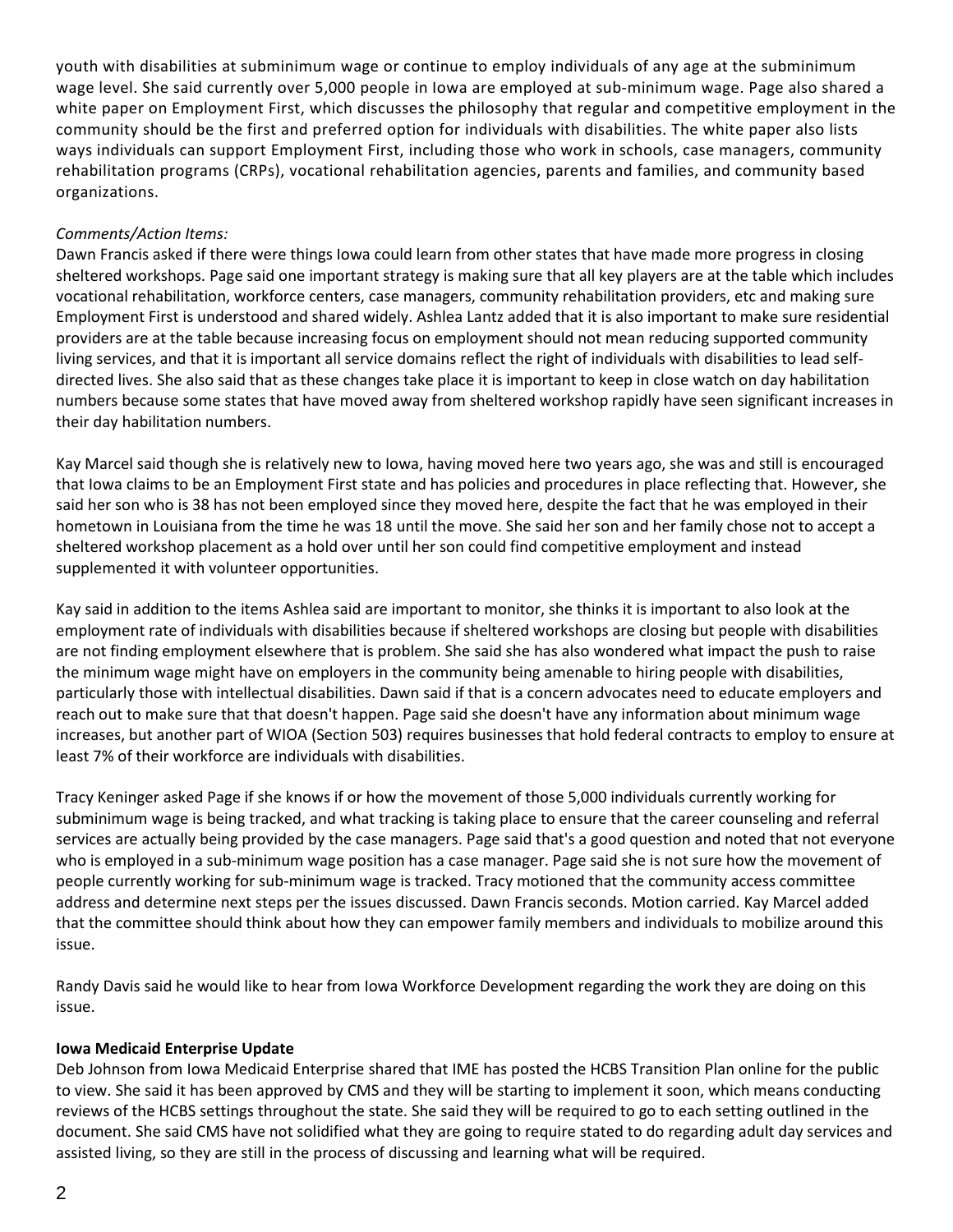She said IME has also been releasing HCBS waiver slots, and their uptake has been less than 20% because people have either moved, started receiving services from a different waiver, are not interested anymore, or are unable to be located. She said they are allowing people to take their original slot back if they were not able to locate them and moved down the list, provided that they contact IME within a certain timeframe. She said they have given out 4,000 slots so far and are still working down the list.

Deb shared that the managed care quarterly report has been posted to the IME website. She said she's aware there have been issues raised regarding processing and payment and they are continuing to work on each issue that arises. She said they have not seen an established pattern and there are a lot of different reasons those issues are coming up.

### *Comments/Action Items:*

June asked about clients she works with who have moved, but because they are on the waitlist and not yet receiving Medicaid they weren't able to change their address. Deb said she has not heard that issue in the past but will check on it. Deb said they should be given a state ID at the time they are put on the waitlist, which means they should be in the system. Kay Marcel asked where the date of application is currently after the slots they have given out so far, and whether there is a prioritization process for urgent need. Deb said she does not have that information in front of her regarding application dates but it is located on the website and updated frequently. (Link to HCBS Waiver [Waitlist](https://dhs.iowa.gov/sites/default/files/Monthly_Slot_and_Wait_list_10.13.16.pdf) [Document](https://dhs.iowa.gov/sites/default/files/Monthly_Slot_and_Wait_list_10.13.16.pdf) on IME Website). Regarding the prioritization process, she said currently the only waiver with a process in place is the ID waiver, though they attempted to put a similar process in place for the other waivers but did not get any traction with the legislature.

# **Mental Health and Disability Services Update**

Olmstead Plan: Theresa Armstrong from the Department of Human Services shared that DHS has been taking the Olmstead Plan Committee's comments to heart about making sure the plan is understandable and easy to read, and Connie has been working hard on reworking the document. She said the other major focus has been working on the background documents that describe activities and initiatives that will be linked in the document, and they are similarly working to make sure those are concise and understandable to a wide audience. Theresa said she would like to have the updated documents approved and ready to share at the November Taskforce meeting.

# *Comments/Action Items:*

June asked if there will be a committee meeting scheduled before the November meeting. Theresa said it is up to the committee, and if they would like to meet that can be arranged.

Certified Community Behavioral Health Clinics (CCBHC): Theresa gave an update on the Certified Community Behavioral Health Clinics (CCBHC) grant, which is a one-year planning grant awarded to DHS by SAMHSA in October 2015. The grant is intended to assist states in improving the behavioral health of their through high-quality, coordinated, communitybased mental health and substance use disorder services built on evidence-based practices (EBPs) and the integration of physical health care services. The clinics selected through an RFP process earlier this summer are Heartland Family Services (serving Pottawattamie, Mills, and Harrison Counties), Abbe Center (serving Linn County), and Seasons Center (serving Buena Vista, Clay, Dickinson, Emmet, Lyon, O'Brien, Osceola, Palo Alto, and Sioux Counties). As the clinics are working on becoming certified DHS is writing a request for a demonstration program to follow the planning grant year. Only eight states will be awarded demonstration projects, though 23 currently have planning grants. The demonstration grant is due in October, and SAMHSA will announce the states that have been awarded in early 2017. Theresa said it has been a little more challenging for states that haven't expanded Medicaid and that a few states have dropped out, not because they don't think the model is going to work, but because of the additional costs. Some of the required services aren't currently Medicaid eligible, but the clinics will be getting reimbursement for providing those services.

### *Comments/Action Items:*

Dawn Francis asked if DHS is running the CCBHC clinics and whether there are plans to expand beyond the three clinics currently being certified. Theresa it will depend on what happens with the demonstration grant application and to apply Iowa had to have at least two clinics certified, one rural and one urban. She said this is the starting point and will certainly be something they monitor closely for replication if we awarded the demonstration grant.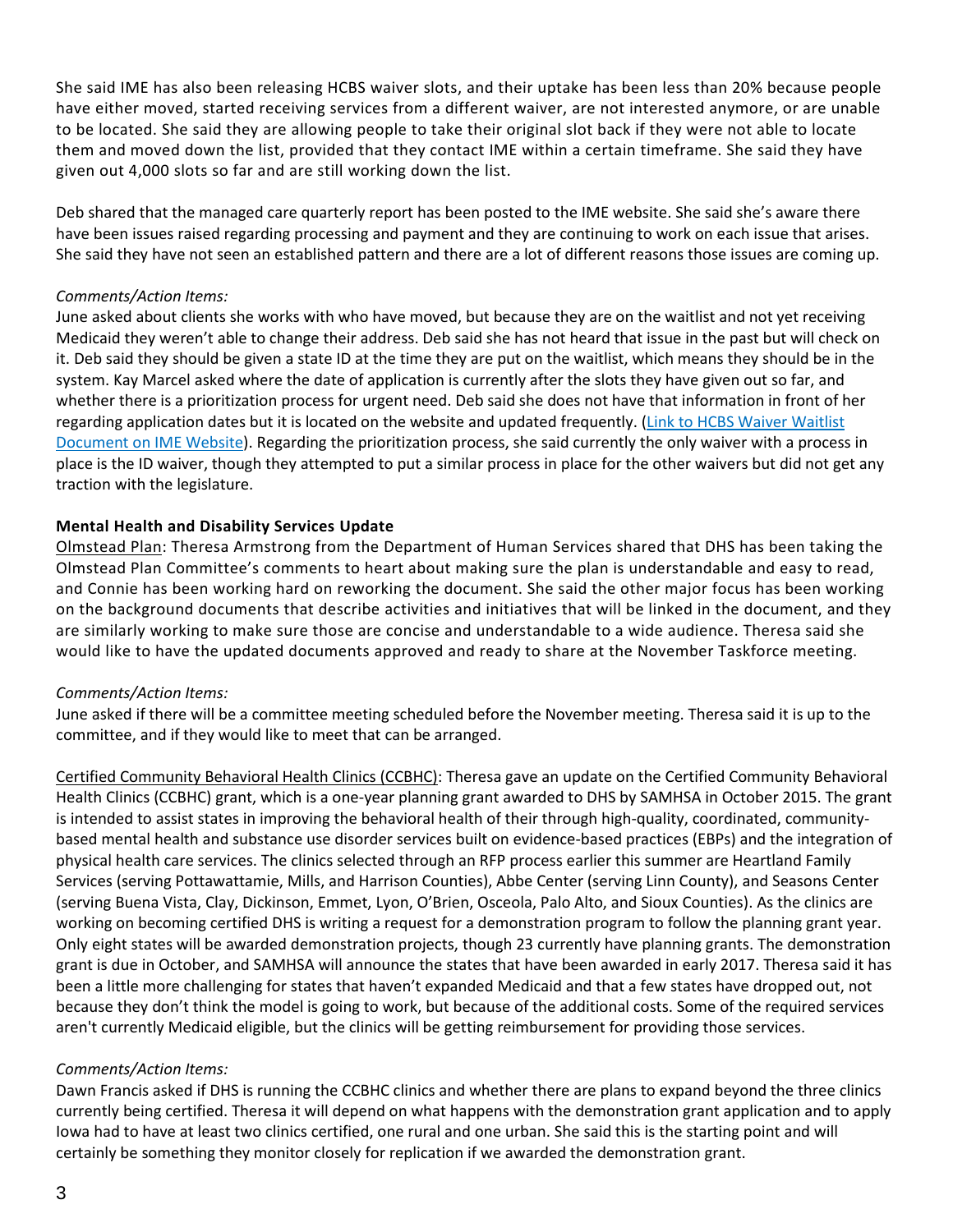June said she works for the Brain Injury Alliance of Iowa, and is also passionate about the framework of "multioccurring" issues, instead of limiting the concept to co-occurring issues between substance use disorders and mental illness. She asked what kinds of supports are being built for people through this program who have multiple and complex needs. Theresa said her comment is very well taken, and she agrees that it is necessary to take into account the whole person when planning for and providing services. She said she will make sure to take June's comments into consideration.

Children's Mental Health System: Theresa shared that this fall DHS is released an RFP for Children's Mental Health Crisis Services Planning Grants, and will be announcing who has been awarded those grants during the week of September 12, 2016. She said there will be a report to the legislature submitted later this year regarding the plans to implement crisis services and DHS will be getting reports from the entities that are awarded the grants that will be incorporated into the report.

Theresa said DHS released an RFP last week, also driven by the legislature, for learning labs to look at the data and information about where kids are served, how they get their services, what the outcomes are, gap identified, and next steps. She said those contracts should be in place around the beginning of October.

### **Department of Corrections Statewide Recidivism Reduction Strategy**

### **Handouts (link): Statewide Recidivism Reduction Strategy [Presentation](http://www.olmsteadrealchoicesia.org/wp-content/uploads/2016/09/SRR-slides.pptx)**

Katrina Carter from the Department of Corrections presented on Iowa's Statewide Recidivism Reduction Strategy (presentation linked above), which is made possible by a federal Second Chance Act Grant. She said the DOC is mainly focusing on processes and quality assurance/improvement with the grant. She said they are looking very closely at all of the programming they currently provide and have a justice data warehouse where they see all of the programs being offered to people and are examining how are they performing. If they are performing like they should, there should be fewer victims. She said they are also looking at model fidelity to make sure staff are properly trained and groups are being run as the curriculum intended. Finally regarding programming the Department is paying close attention to whether they are being responsive to needs including learning disabilities, literacy levels, etc within these treatment programs. Katrina reported that the Department recently made some significant changes to their substance use disorder treatment services, and will have trained trainers sit in on those groups to monitor fidelity as well.

Another focus of the SRR is quality assurance, which Katrina says is an area where the DOC knew they had room for growth. As part of the grant they are training trainers on the various risk assessments conducted, and in turn those trainers will disseminate that information in their various areas of work to ensure the assessments are being conducted, scored, and followed up on as intended and as uniformly as possible across the system. Another component of the grant is workgroups, which includes the Offender Reentry Taskforce, made up of several state agency directors and staff, law enforcement, people with lived experience, and others. The Department is conducting its first ever caseload study with funds from this grant, which means they will be able to accurately assign caseloads based on offender risk levels and the realistic time staff needs to adequately serve the individuals they are assigned.

Katrina shared that the grant has recently contracted with Nancy Hale, recently retired executive director of NAMI Iowa, who will be working with them to expand the peer-to-peer program to all nine of Iowa's institutions. She said they are also doing work with DHS and the Center for Disabilities and Development on a training called Community Connections Supporting Reentry. The goal of the trainings is to bring together staff from corrections and the many different types of community providers who work with people who have been justice involved, in an effort to help them connect with one another, better understand the processes and services the different service areas provide, and ultimately better support individuals during reentry by increasing cross systems collaboration. The first round was conducted in February and March 2016, and the next round will be in October 2016. There will be one training in each of Iowa's eight judicial districts, and the trainings are free of charge and open to anyone.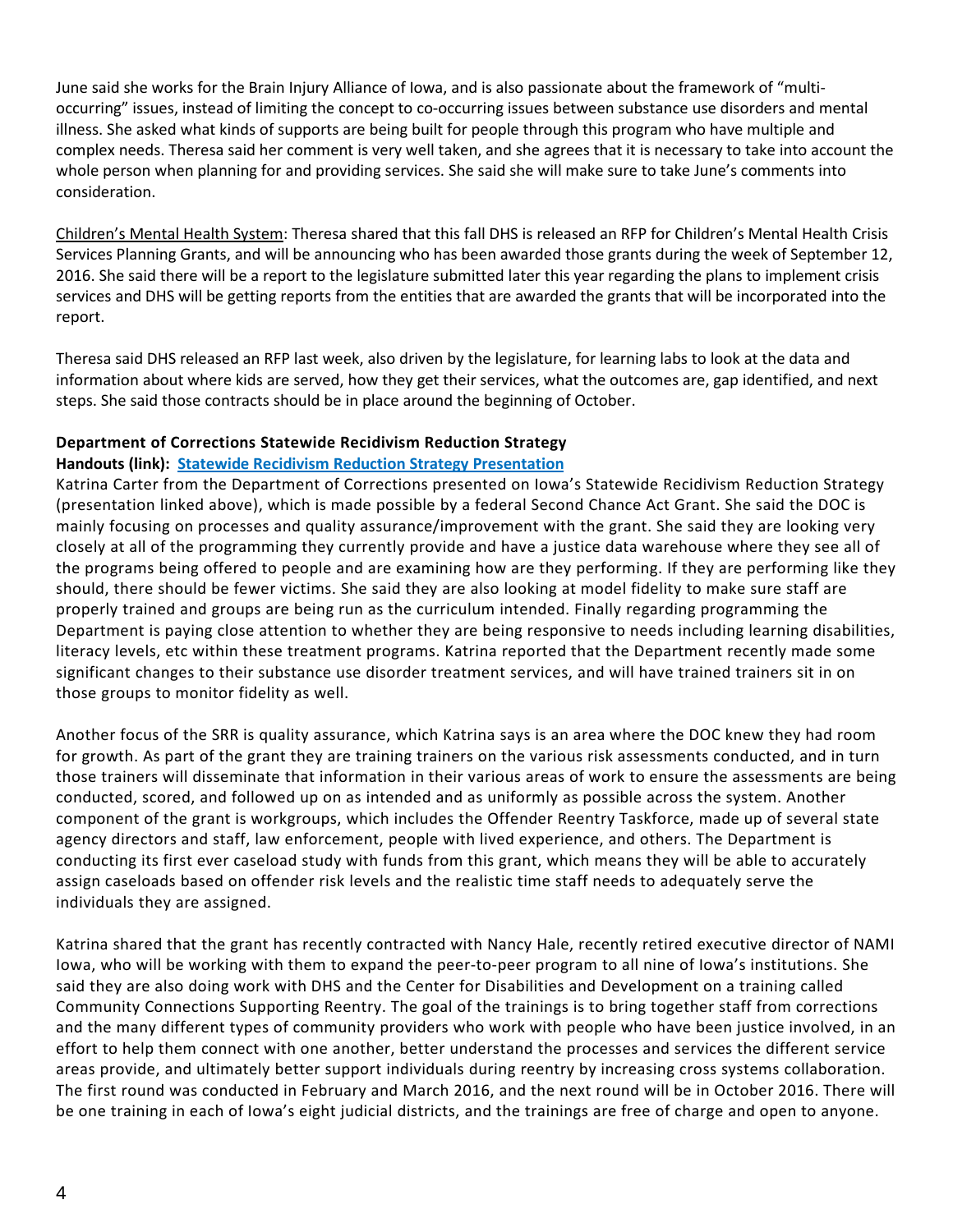# *Comments/Action Items:*

Roxanne asked how disability service providers can enhance disability education to DOC staff beyond mental health. Katrina said they are certainly open to receiving more information from any community provider, and the Iowa Corrections Association has a spring and fall conference each year, which might be a good place to start. Caitlin Owens added that one of the components of the CCSR trainings is that participants have a chance to talk about their area of the service system and during the first round she saw several connections made between corrections staff and community providers interested in further collaboration, training, or information sharing.

Roxanne asked if Katrina could talk about access to medical care and medications after release. Katrina said In 2014 DOC started a pilot program with DHS that is now implemented where approximately 30 days before a person is released there is a system in place for them to apply for Medicaid if they are eligible. She said now many people who leave are either leaving with a Medicaid card in their hand, or have a card waiting at residence in the community. She said they also work to have as many appointments for continuing care in the community set up before they leave.

June asked if the DOC collects information on disability and recidivism. Katrina said she doesn't have it with her, but generally speaking they have a very robust data system and can usually get any information someone requests. She suggested June follow-up with her.

**Managed Care Ombudsman Program** - Kelli Todd and Lynsey Kenworthy **Handouts (links):**

- **August 2016 Managed Care [Ombudsman](http://www.olmsteadrealchoicesia.org/wp-content/uploads/2016/09/2016-August-Managed-Care-Ombudsman-Program-Cover-Letter.pdf) Program Cover Letter**
- **August 2016 Managed Care [Ombudsman](http://www.olmsteadrealchoicesia.org/wp-content/uploads/2016/09/2016-August-Managed-Care-Ombudsman-Program-Report.pdf) Program Report**
- **Managed Care [Ombudsman](http://www.olmsteadrealchoicesia.org/wp-content/uploads/2016/09/2016-Quarter-1-Managed-Care-Ombudsman-Program-Quarterly-Report.pdf) Quarterly Report - 2016 Quarter 1**
- **[Introductory](http://www.olmsteadrealchoicesia.org/wp-content/uploads/2016/09/Introductory-Member-Letter.pdf) Member Letter**
- **Managed Care [Ombudsman](http://www.olmsteadrealchoicesia.org/wp-content/uploads/2016/09/MCOP-Bookmark.pdf) Program Bookmark**
- **Managed Care [Ombudsman](http://www.olmsteadrealchoicesia.org/wp-content/uploads/2016/09/MCOP-Flyer_Consumer.pdf) Program Consumer Flyer**
- **Managed Care [Ombudsman](http://www.olmsteadrealchoicesia.org/wp-content/uploads/2016/09/MCOP-Grievances-Appeals-and-Fair-Hearings-Brochure.pdf) Program Grievances, Appeals, and Fair Hearings Brochure**
- **Managed Care [Ombudsman](http://www.olmsteadrealchoicesia.org/wp-content/uploads/2016/09/MCOP-Overview_Brochure.pdf) Program Overview Brochure**
- **Managed Care [Ombudsman](http://www.olmsteadrealchoicesia.org/wp-content/uploads/2016/09/MCOP_Resource-Sheet.pdf) Program Resource Sheet**

Kelli Todd, Nikki Brammer, Pam Heagle, and Kelsey Zantingh from the Managed Care Ombudsman Program provided an overview of the services and supports their office provides and shared several handouts (linked above).

Kelli Todd shared that the Managed Care Ombudsman Program stemmed out of the transition to managed care, and CMS requires states to have a designated advocate for that population. The state ended up choosing the Office of the Long Term Care Ombudsman to expand their existing oversight authority to include individuals enrolled in managed care who are served by one of Iowa's HCBS waivers and those who receive services in facilities. She said because that is just a small portion of the Medicaid population, they do receive calls from others, and it is their goal to make sure the people who call their office get the care they need so they do not turn calls away. She said the office has two Managed Care Ombudsmen, one of whom started last October, and the other just a few weeks ago. She said the office is open Monday- Friday from 8am-4:30pm.

The Office of the Long-Term Care Ombudsman is housed within the Iowa Department on Aging, though they are separate and independent. There is also an Office of the State Ombudsman, which is charged with oversight of state agencies. The two offices work closely together, but their functions are distinct. In addition to the Managed Care Ombudsman Program, the Office of the Long-Term Care Ombudsman has two other programs housed within their office: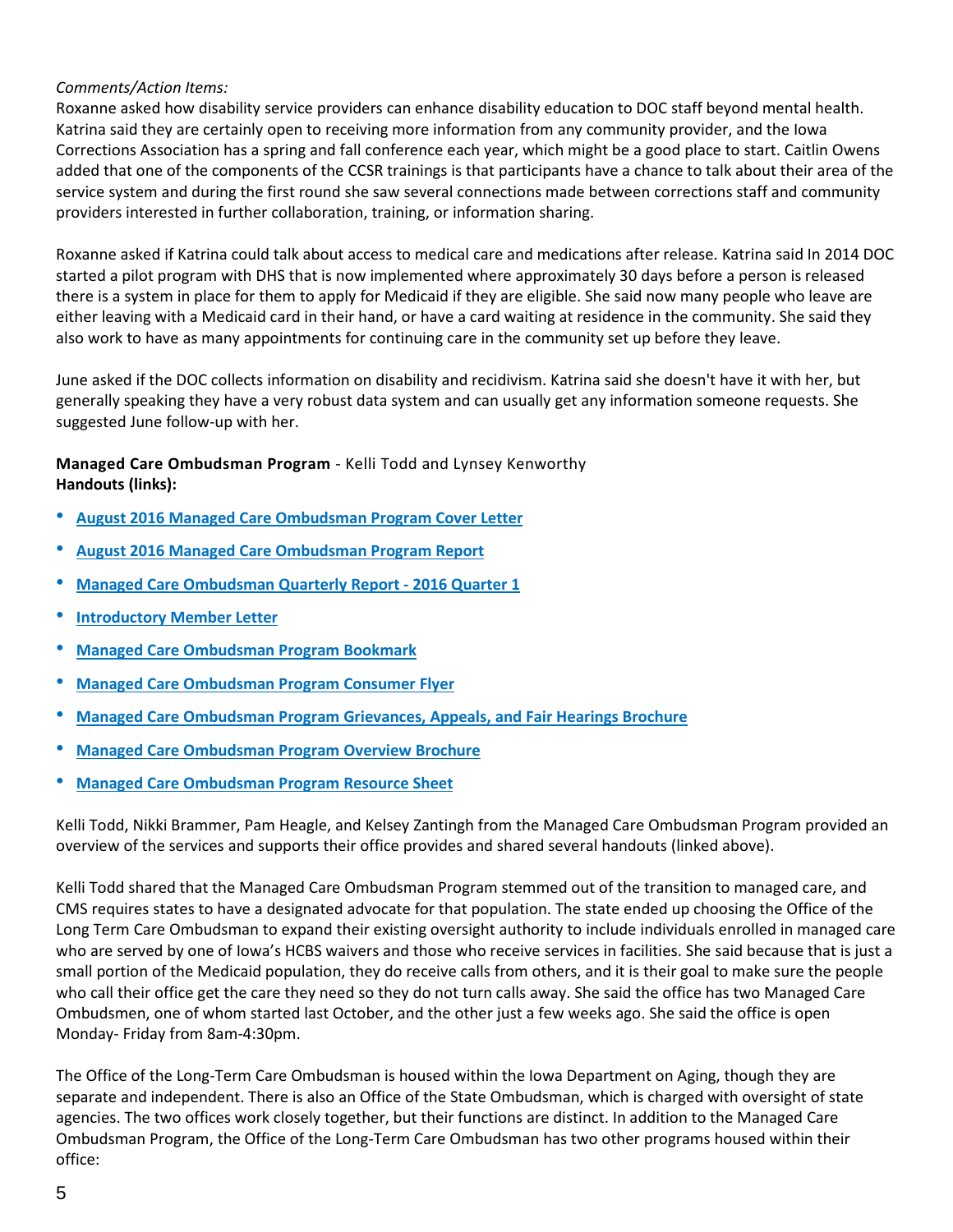- Local Long Term Care Ombudsman Program, whose authority/charge is to serve residents of long term care facilities and assisted living facilities, regardless of how that service is funded. There are eight staff throughout the state who go into those facilities for routine checks, and field calls from residents and loved ones.
- Volunteer Ombudsman Program: This is a sister program to the Local Long Term Care Ombudsman Program, and is meant to complement their services by using volunteers to field calls when one of the eight staff members are not available.

Kelli shared that IME will tell members to always start with the MCO, which is what the Managed Care Ombudsman Program suggests as well. The MCOs are the ones authorizing, not authorizing, etc, but if for some reason a member is not able to get in touch with their MCO, or isn't getting an adequate answer, they should contact the Managed Care Ombudsman Program. Reasons people contact their office include: assistance working with their MCO; services are reduced or changed; changes to waiver services; waiver renewal process; etc. She said sometimes people contact their office just for information on who to contact for specific needs or to learn more about their rights. In addition to Medicaid members they also work with caregivers, family members, and guardians. She said they can also be called upon to help people breakdown the complex information contained in member handbooks, letters, etc. They also play a role in grievance, appeals, and fair hearings, though they always strive to resolve issues informally when possible.

The services they provide are complaint resolution, and advocacy on behalf of members. She said they are eager to share their work and services with the community by speaking with groups like the Taskforce. They issue a monthly report to IME, which then goes to CMS, and the August 2016 report was included in the handouts. Though not required they have just issued their first quarterly report, which is meant to discuss systemic issues they are encountering and report on information beyond what is required in the monthly reports, which was also included in the handouts. The Office does get calls from providers regarding their own issues, and though they are not advocates for providers they do see that provider issues are usually issues that do or could impact members, and they pass that information along to IME when possible. They reported their average resolution time is seven days, which is generally because there are multiple contacts that need to be made to providers, the MCO, etc for the calls they receive. They reported that operationally they attempt to have open cases resolved before the weekend when possible, and when not possible to ensure that the member knows the status of their work on the issue and that they don't have any emergent needs.

### *Comments/Action Items:*

Dawn Francis asked if the monthly data reflects if a caller needed assistance across several of their reporting categories, and whether provider issues are reflected in the monthly data. Kelli responded that each issue is counted, thus the total across the contact categories may be larger than the total number of contacts. She said provider information is not included in the monthly report data, but is included in the quarterly report.

Roxanne commented that it is not widely known that their office will field calls from anyone. She also said that it would be useful for them to include what complaints they are able/unable to resolve so those can be monitored and tracked over time by members of the public.

Annie Gallagher asked how the program works with Disability Rights Iowa. They answered that they work with DRI closely and often; and also with the DD Council and Iowa Legal Aid. Additionally they are in close contact with the State Office of the Ombudsman, whose charge is to oversee state agencies. They receive many of the same types of calls and work together to resolve them.

Frank Greise asked for additional detail on how they define "resolution" of complaints. Kelli said they work to resolve issues to the member's satisfaction. June asked if the Managed Care Ombudsman Program follows up to find out if people's issues have been resolved. Kelsey said it is not uncommon for people to let them know how things resolved, but once the issue has left their hands it may still be going on, so their definition of resolution is between them and the member.

Tracy Keninger commented that LifeLongLinks is listed as a resource for remaining in the community, but they primarily work with people who are over the age of 18. She suggested adding IOWA Compass as a resource as well.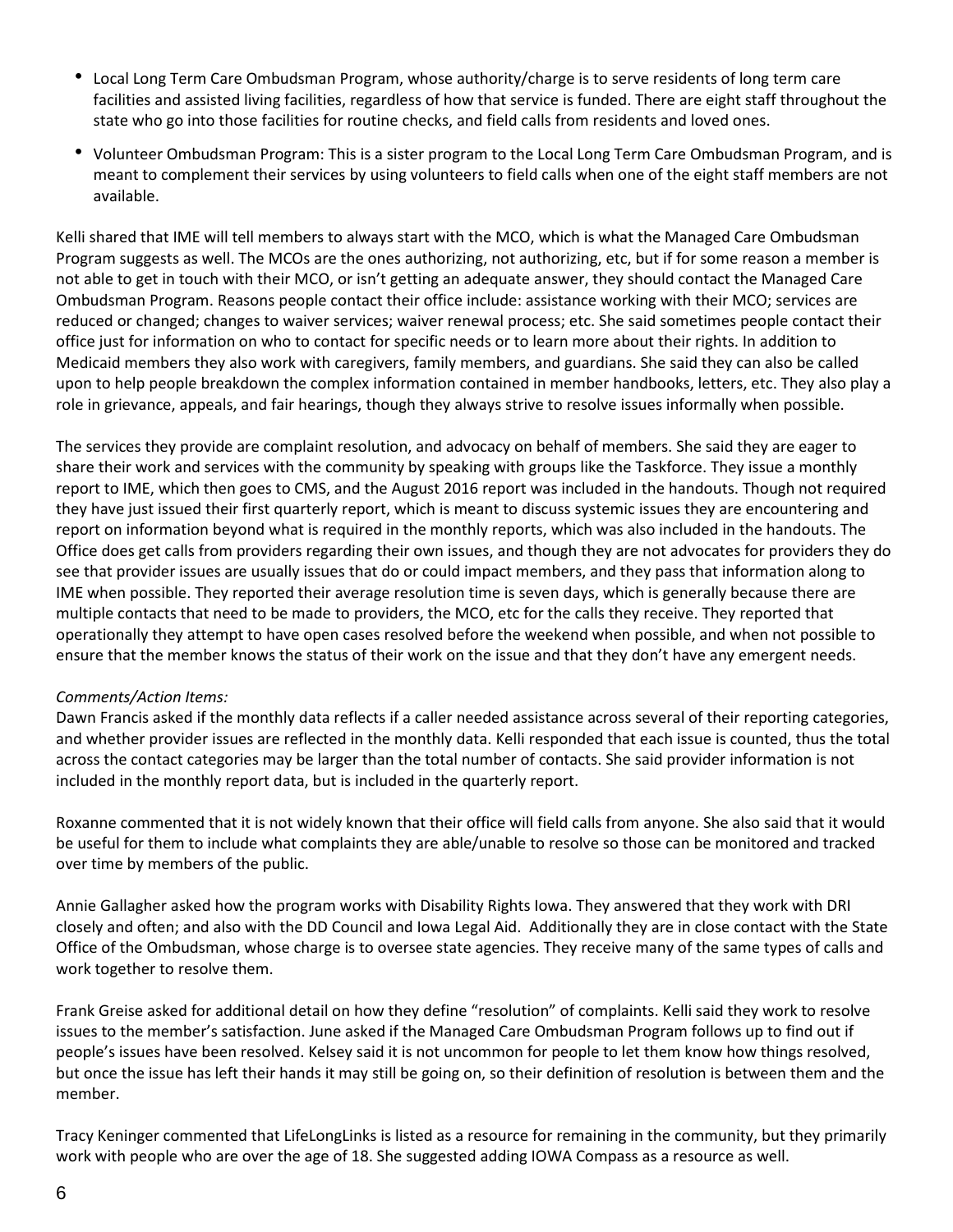June asked if Taskforce members, advocates, or providers get calls on an issues that might not pertain to just one specific member if they can call their office to talk through those. The staff responded that they would welcome that, and they appreciate any information they can get regarding what people in the community are seeing, hearing, and experiencing beyond the content of the calls they receive from members. They said it is helpful when they have a specific member situation to work towards a resolution, but they are always open to talking about how they would address an issue and how they might approach it together.

Roxanne Cogil asked if the Managed Care Ombudsman Office serves the 3% of people excluded from managed care who are on Medicaid waivers through HIPP. The response was that those members can call them, but they are not technically required to serve them. Roxanne said that this is an LTSS sub-population that is experiencing residual effects from managed care because of the disruption to the service system from managed care, like fewer Medicaid providers.

# **Taskforce Committee Reports**

Olmstead Plan Committee: Dawn Francis shared that she does not have an Olmstead Plan Committee Report because DHS and CDD are working on revisions. She said she spoke to Connie over lunch and she is going to try to have something done the first week of October so the committee can review and give any feedback they might have for DHS to consider ahead of the November Taskforce meeting.

Medicaid Committee: Roxanne said the biggest thing recently was the Health Policy Oversight Committee meeting on August 29th. She said the morning session was run by the Senate Democrats and consisted of a listening post for consumers, providers, and advocates. Some of the issues raised included: loses of transportation, speech/ hearing services being cut, long waits for basic services and supplies, and administrative burdens for providers. The afternoon session was the actual Health Policy Oversight Committee, and a major focus was the provider reimbursement issues. She said all of the MCOs had people present, and they fielded questions for an hour and a half. Liz Matney from IME also presented for an hour on the comprehensive first quarter report on managed care.

Roxanne asked if anyone had suggestions for the Medicaid Committee's agenda. Kay Marcel suggested looking into how the waitlists are managed.

### **Taskforce Member Reports**

Dawn reported that there is a call on Monday 9/12 with CMS which presents an important opportunity to tell CMS how managed care in Iowa is going. People who would like to register a comment will be given three minutes to speak.

Reyma McCoy McDeid shared that 9/17 has been designated Early Voting for People with Disabilities Day, and Iowa Disability Votes Counts is asking people to reach out to a person with a disability in their neighborhood to let them know that early voting is an option, get the early voting paperwork if needed, and then follow up. She said more info on their Facebook page, which is their main tool for disseminating information. She said on 9/27 Iowa Disability Votes Count and DRI will be leading a talk on voters with disabilities at Simpson College from 4-6pm, and on 10/12 they will be leading a webinar on voters with disabilities with the BIA at 5pm. All links on their Facebook page.

Michele mentioned that the IFA conference was really well done and she thinks the Taskforce should make sure Terri Rosonke receives the positive feedback and a thank-you for making Olmstead and disability issues a priority. Terri, who joined the meeting by phone, thanked Michele for her kind words.

### **State Agency Reports**

Maggie Ferguson from the Department of Public health shared that they are currently working on their strategic plan and asked Caitlin to share the link for public input with the Taskforce.

Connie Fanselow shared that she spent the last two days at the IFA conference which was a very well put together conference. She said sessions and speakers addressed issues such as substance use disorders, human trafficking, and